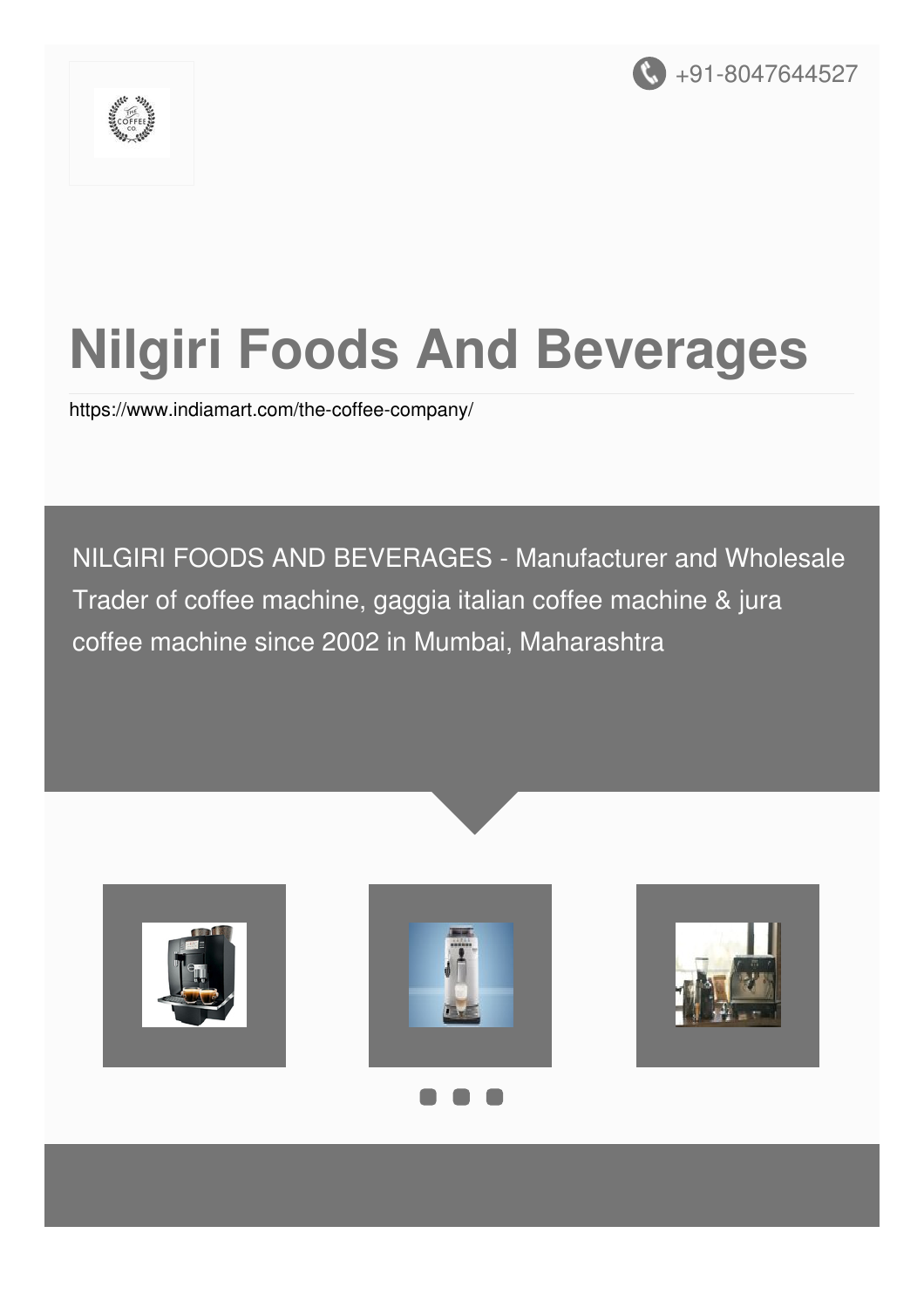### About Us

Established in 2013 by Gerson Aranha, The Coffee Co. is a licensed brand of Nilgiri Foods and Beverages (estd. 2002) Despite its modest beginnings – an initial offering of 2 coffee blends and a clientele of just 12 – today, The Coffee Co. caters to over 500 select establishments, offering several exquisite blends of fine, shade-grown coffee, apart from a range of filter coffee makers, brewing equipment and accessories, moka pots and state-of-the-art coffee machines. The Coffee Co. also exports roasted coffee beans to a number of countries across the world, having established several dealerships for the company's products. But while The Coffee Co.'s fortunes have changed, their core values haven't: to ensure freshness, quality and consistency in the final cup of coffee, and excellent after-sales service. This is possibly why its network of loyal customers has grown over the years, and the company has taken great efforts to instruct them in brewing and tasting, to ensure the ultimate coffee experience. It is The Coffee Co.'s ambition to serve all parts of the country, and gain the reputation of being India's top destination for all things coffee. An ambition the company seeks to achieve, by offering patrons some of the world's finest shade-grown coffee from centuries-old forest plantations in the misty hills of Chikmagaloor.

#### **For more information, please visit**

<https://www.indiamart.com/the-coffee-company/profile.html>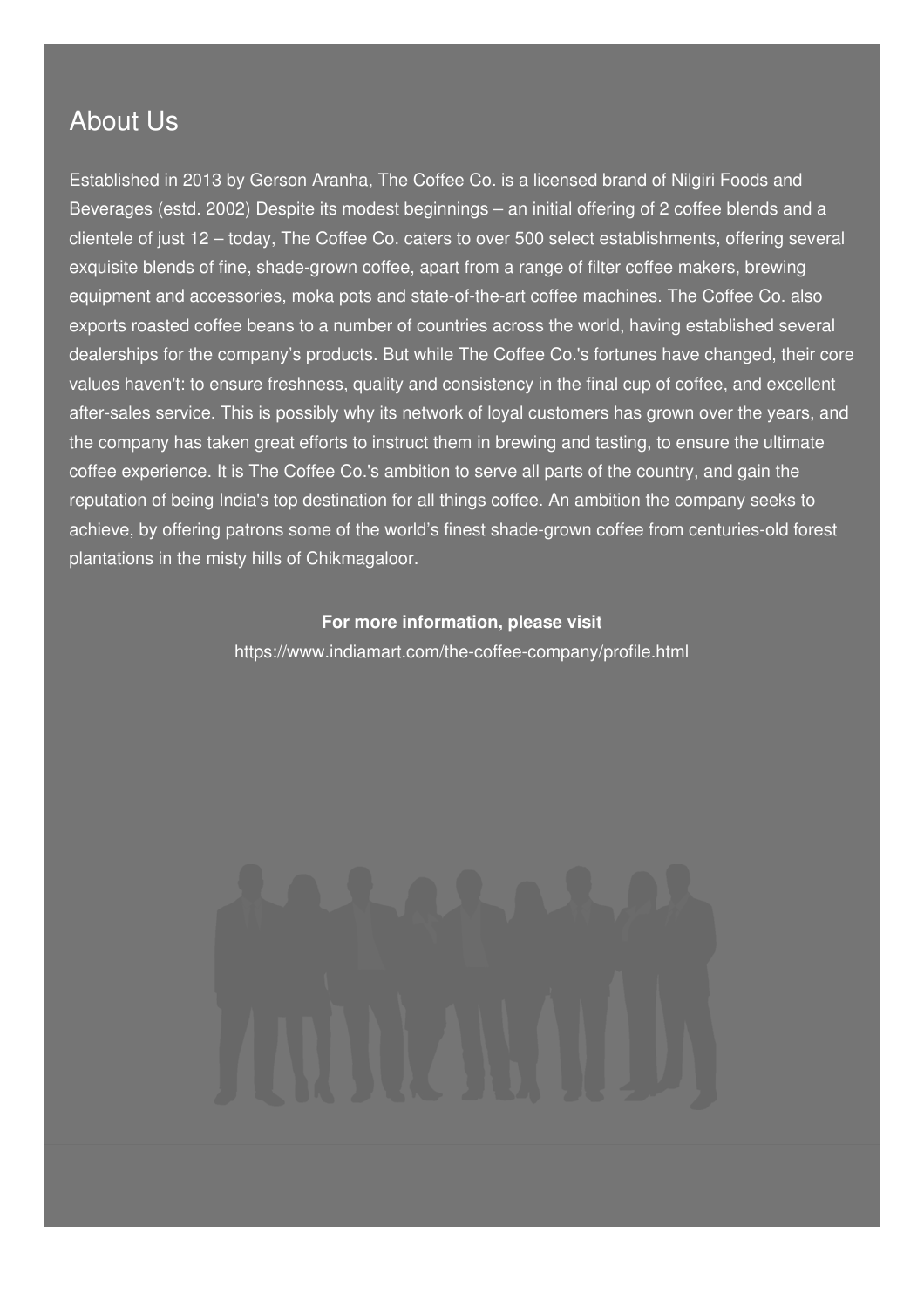#### **JURA COFFEE MACHINE**



Jura Giga X8c Cappuccino Coffee Machine



Jura E8 Fully Automatic Coffee Machine



Jura X8 Platinum Fully Automatic Coffee Machine



**JURA S8 Fully Automatic** Coffee Machine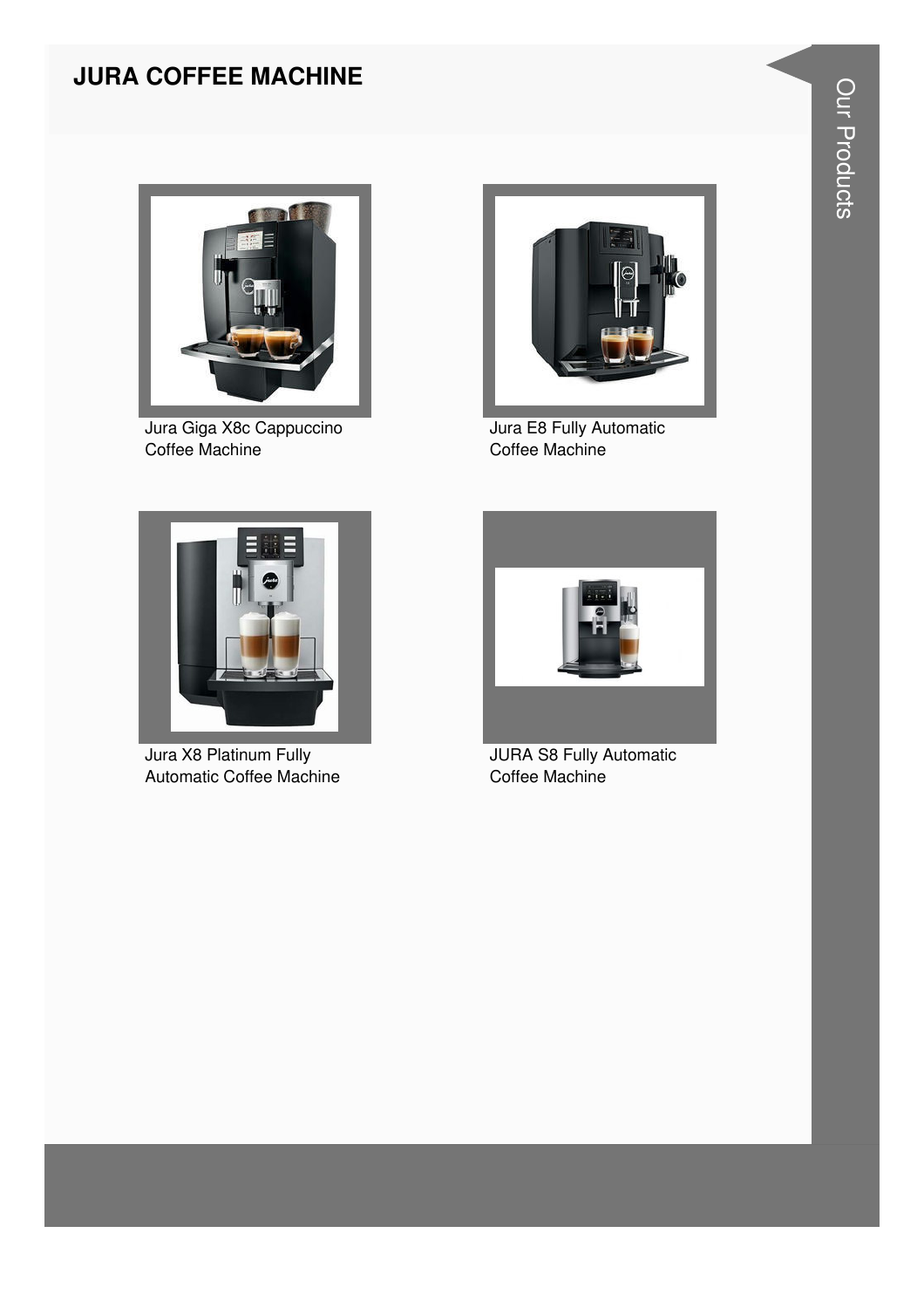### **GAGGIA ITALIAN COFFEE MACHINE**





Gaggia Naviglio **Gaggia Anima Prestige** Automatic CAPPUCINO Coffee Machine



Gaggia Naviglio Automatic Coffee Machine



Gaggia Ruby Pro 1 Group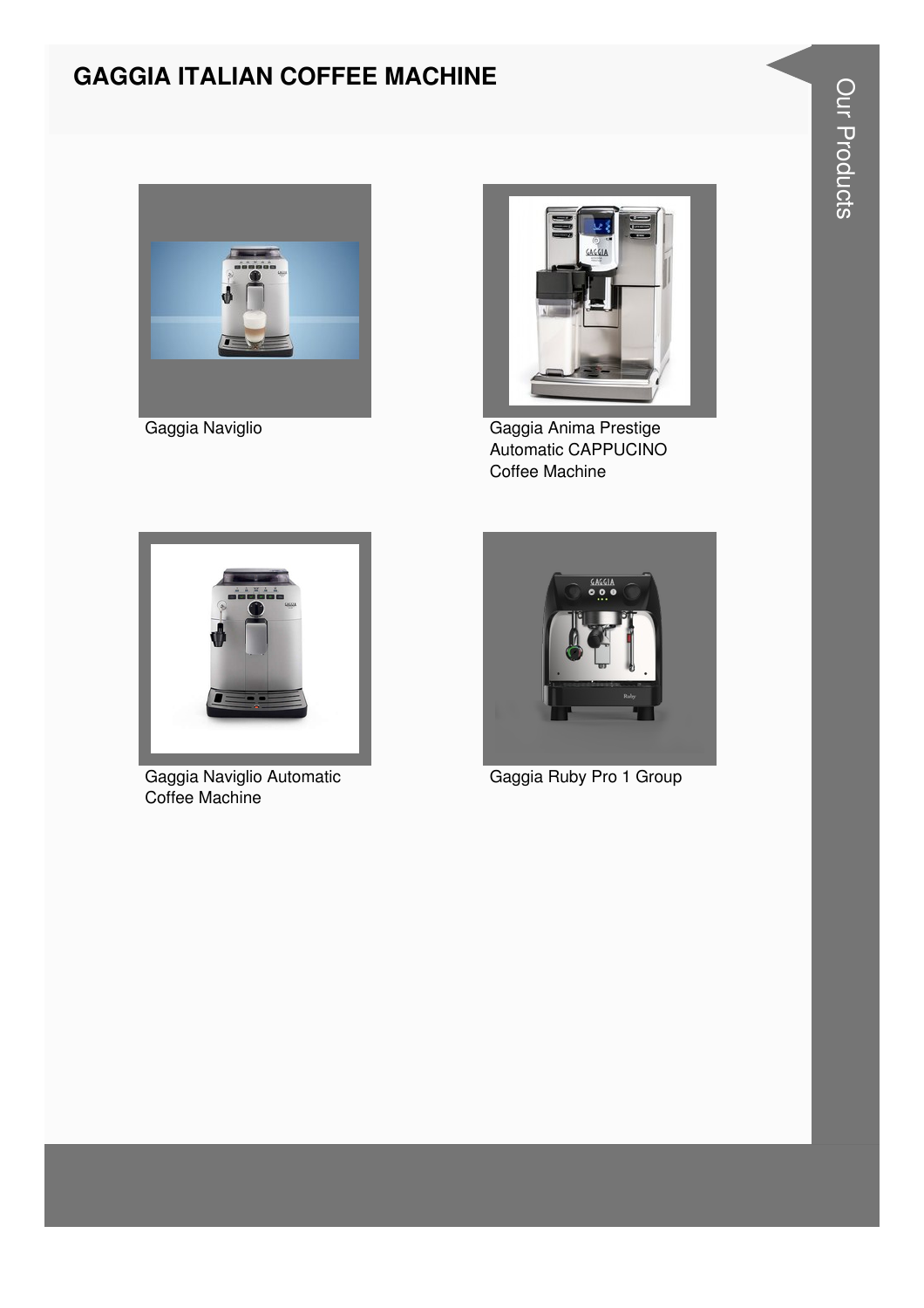#### **ESPRESSO MACHINE**



Gaggia Ruby Semi Automatic Coffee Machine



Gaggia Accademia



**Automatic Coffee Maker**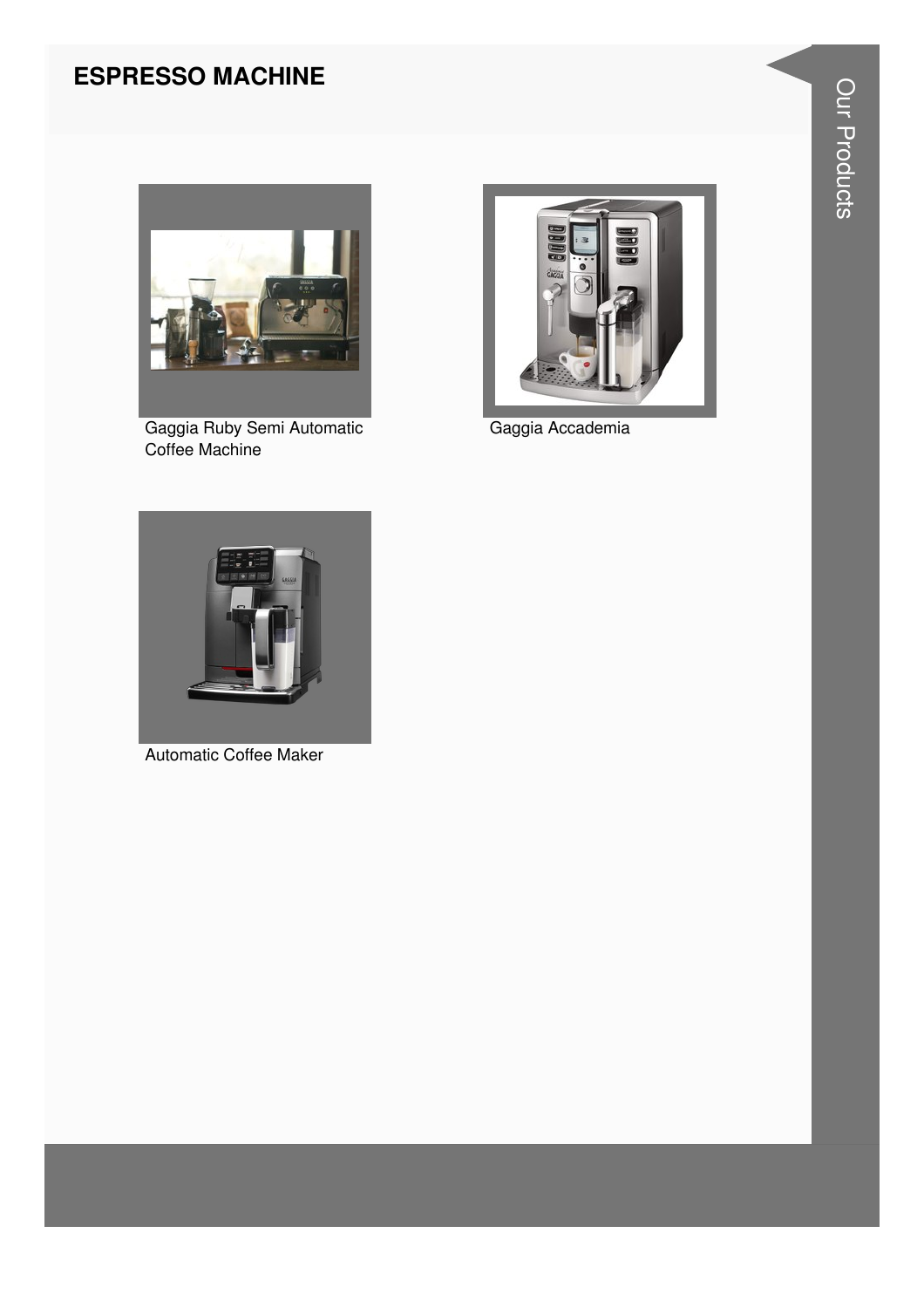#### **GAGGIA BRERA**



Gaggia Codorna Prestige



Gaggia Classic Espresso Machine



Gaggia Magenta Prestige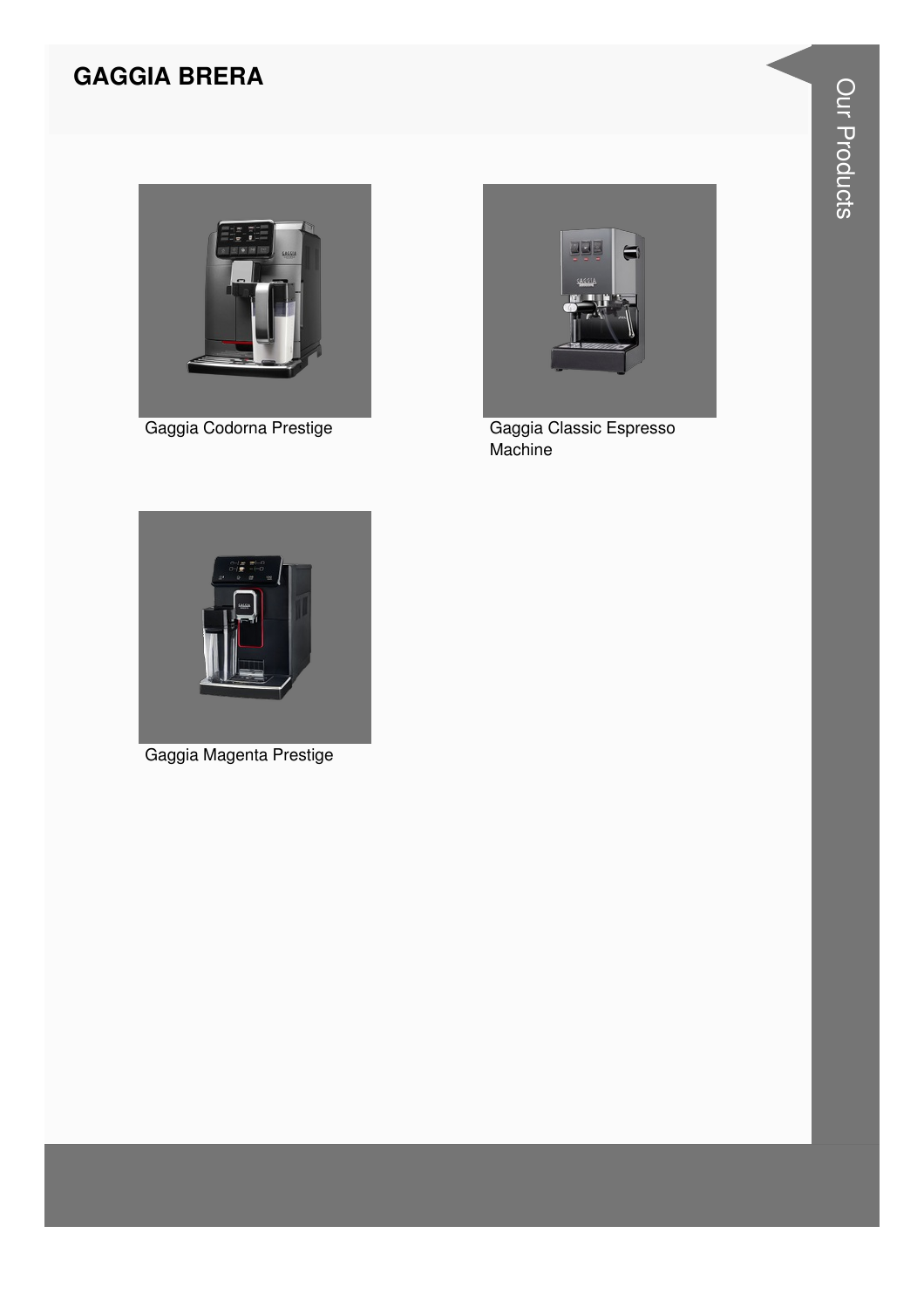#### **OTHER PRODUCTS:**



Jura E8 Coffee Machine



Gaggia Magenta Milk



**BFC Semi Automatic Italian** Hand Make Coffee Machine



**BFC Semi Automatic Coffee** Machine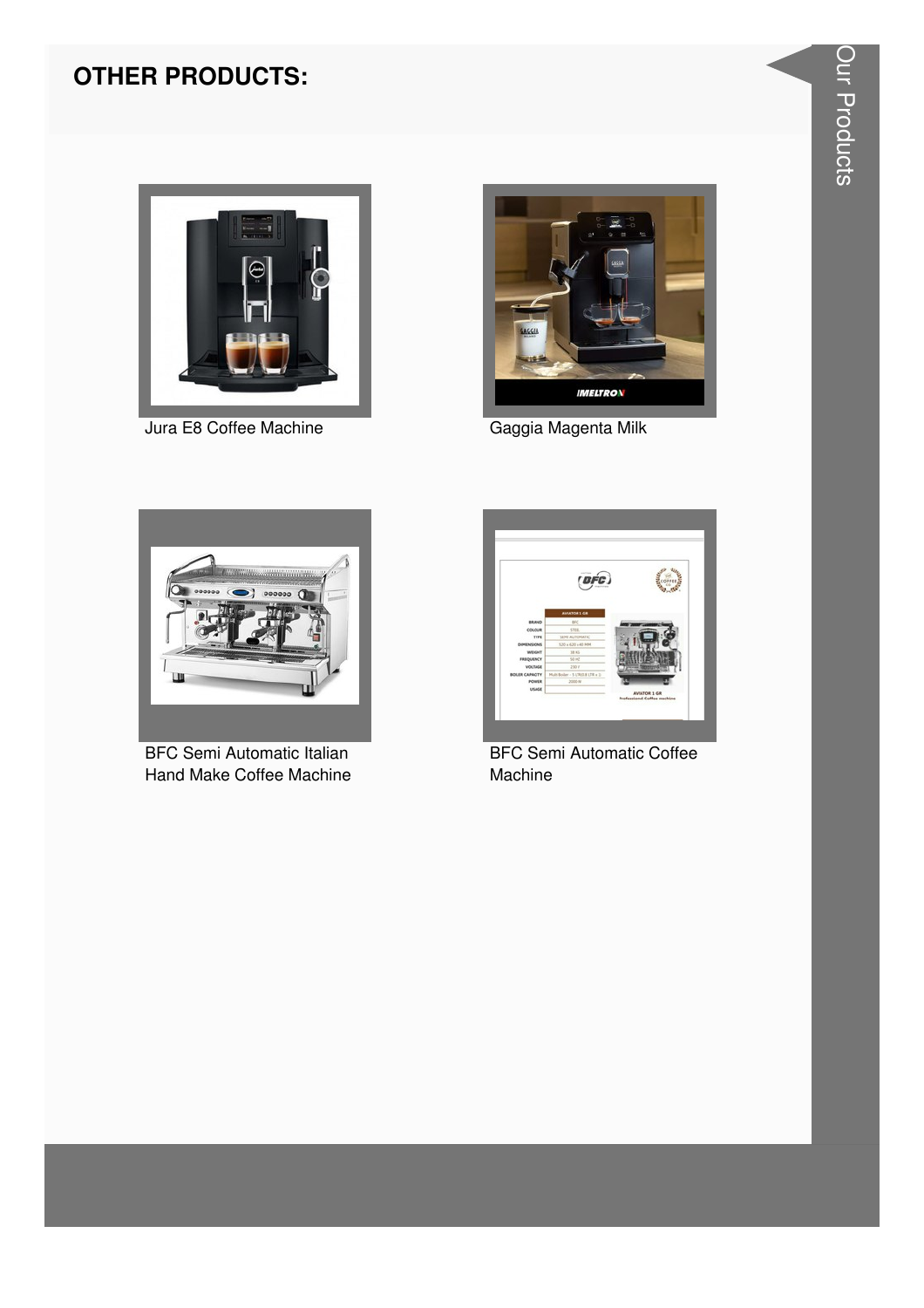### **OTHER PRODUCTS:**



**Coffee Machine Service** 



Fiorenzato Grinder



Gaggia Classic Espresso<br>Machine White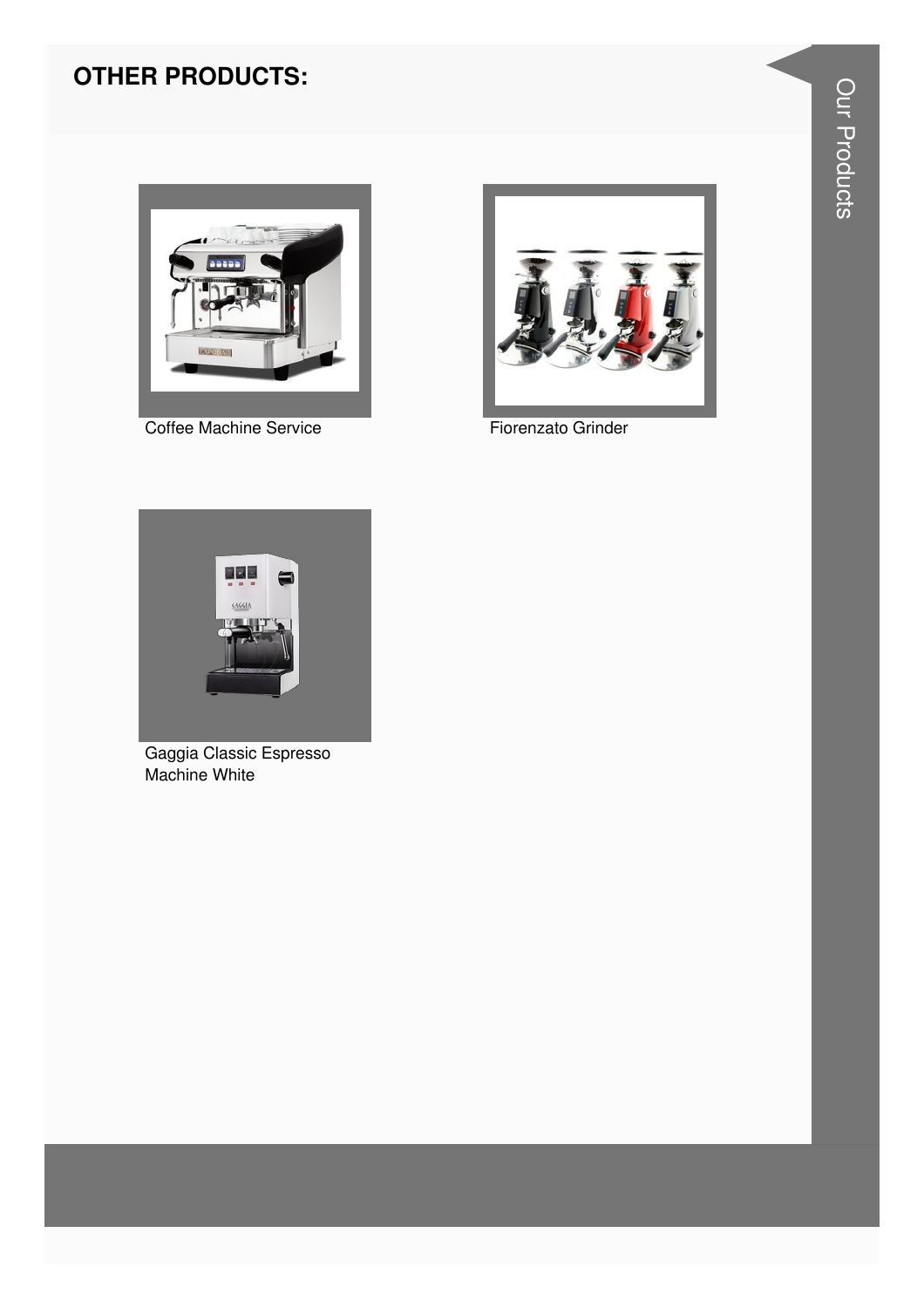## Factsheet

| Year of Establishment            | : 2002                          |
|----------------------------------|---------------------------------|
| <b>Nature of Business</b>        | : Exporter and Wholesale Trader |
| <b>Total Number of Employees</b> | $: 11$ to 25 People             |